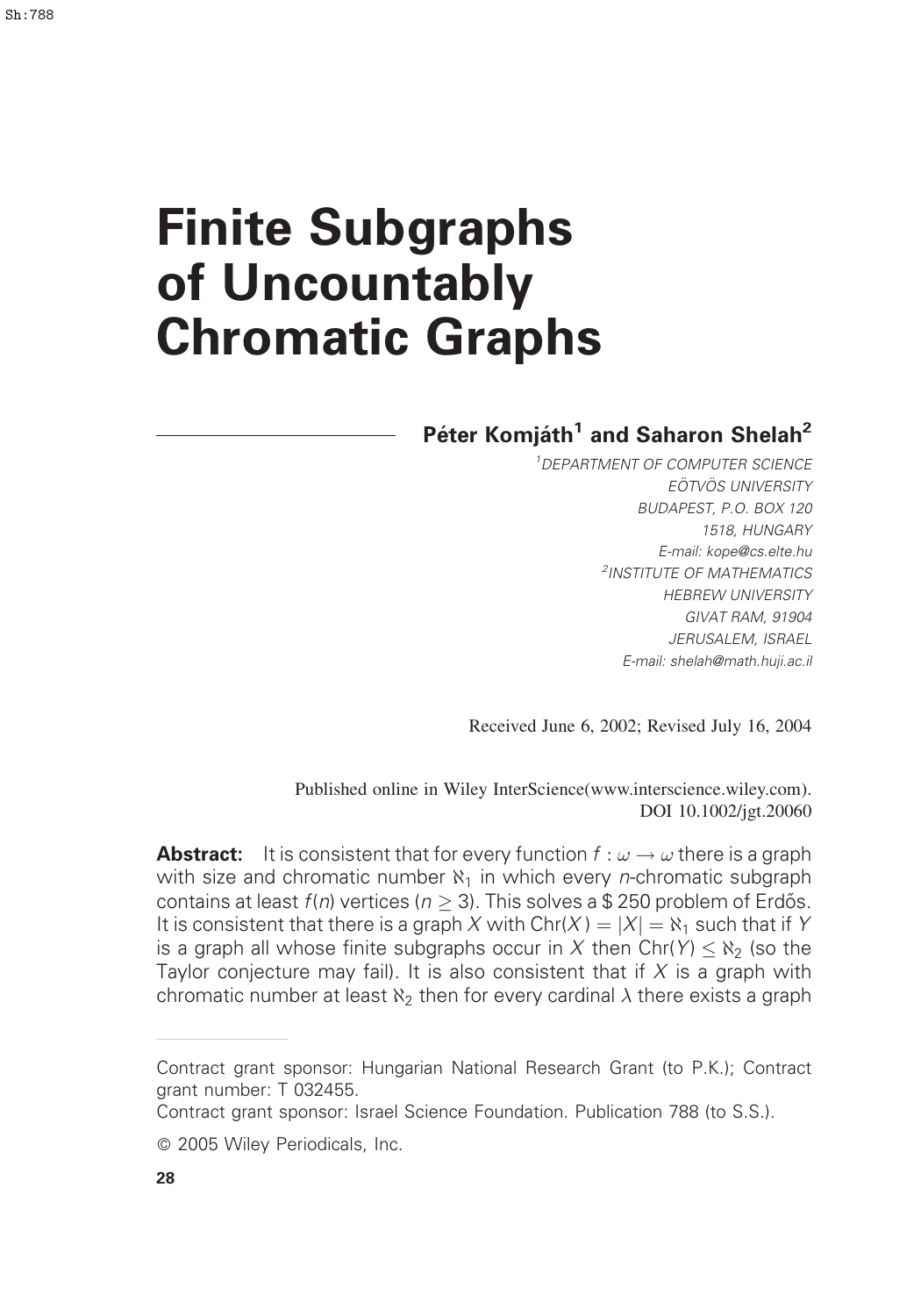Y with Chr(Y)  $\geq \lambda$  all whose finite subgraphs are induced subgraphs of X. 2005 Wiley Periodicals, Inc. J Graph Theory 49: 28–38, 2005

Keywords: infinite graphs; chromatic number; independence results; Taylor conjecture

#### 1. INTRODUCTION

In [8] Erdős and Hajnal determined those finite graphs which appear as subgraphs in every uncountably chromatic graph: the bipartite graphs. In fact, not just that any odd circuit can be omitted, for every natural number  $n \geq 1$  and infinite cardinal  $\kappa$  there is a graph with cardinality and chromatic number  $\kappa$  such that it omits all odd circuits up to length  $2n + 1$ . They observed that the so-called r-shift graph construction has all but one of these properties; the vertex set of  $\text{Sh}_{r}(\kappa)$  is the set of all *r*-tuples from  $\kappa$ , with  $\{x_0, x_1, \ldots, x_{r-1}\}$ , joined to  $\{x_1, x_2, \ldots, x_r\}$ , then this graph omits odd circuits of length  $3, 5, \ldots, 2r + 1$  and the Erdős– Rado theorem asserts that the chromatic number of  $\mathrm{Sh}_r(\exp_{r-1}(\kappa)^+)$  is at least  $\kappa^+$ .

The problem of determining the classes of finite graphs that occur in uncountably chromatic graphs seems to be much harder, and its investigation was strongly pushed by Erdős and Hajnal.

An early conjecture, for example, was the following. Every uncountably chromatic graph contains all odd circuits from some length onward. This was then proved by Erdős, Hajnal, and Shelah  $[11]$ , and independently, by Thomassen  $[17]$ .

In [19] and later in [11] the following problem was posed (the Taylor conjecture). If  $\kappa$ ,  $\lambda$  are uncountable cardinals and X is a  $\kappa$ -chromatic graph, is there a  $\lambda$ -chromatic graph Y such that every finite subgraph of Y appears as a subgraph of X. Notice that the above shift graphs give some evidence for this conjecture—the finite subgraphs of  $\mathrm{Sh}_r(\kappa)$  do not depend on the parameter  $\kappa$ . The authors of [11] remarked that even the following much stronger conjecture seemed possible. If  $X$  is uncountably chromatic, then for some  $r$  it contains all finite subgraphs of  $\mathrm{Sh}_r(\omega)$ . This conjecture was then disproved in [13].

One easy remark, the so called Hanf number argument gives that there is a cardinal  $\kappa$  with the property that if the chromatic number of some graph X is at least  $\kappa$  then there are arbitrarily large chromatic graphs with all finite subgraphs appearing in X. This argument, however, does not give any reasonable bound on  $\kappa$ .

Another conjecture of Erdős and Hajnal was if the maximal chromatic number of *n*-element subgraphs of an uncountably chromatic graph as a function of  $n$  can converge to infinity arbitarily slowly as  $n$  tends to infinity. It was mentioned in several problem papers, for example, in [2], [5], [6], [10], [12]. See also [1], [14]. The relevance of the above examples is that the chromatic number of the  $n$ -vertex subgraphs of (any)  $\mathrm{Sh}_r(\kappa)$  grows roughly as the  $r-1$  times iterated logarithm of n. Perhaps, it was this fact that led Erdős and Hajnal to the above problem.

Erdős also tirelessly popularized the Taylor conjecture, he mentioned it, e.g., in [3], [4], [7], [9], [10], [11]. It is also mentioned in [1], the book collecting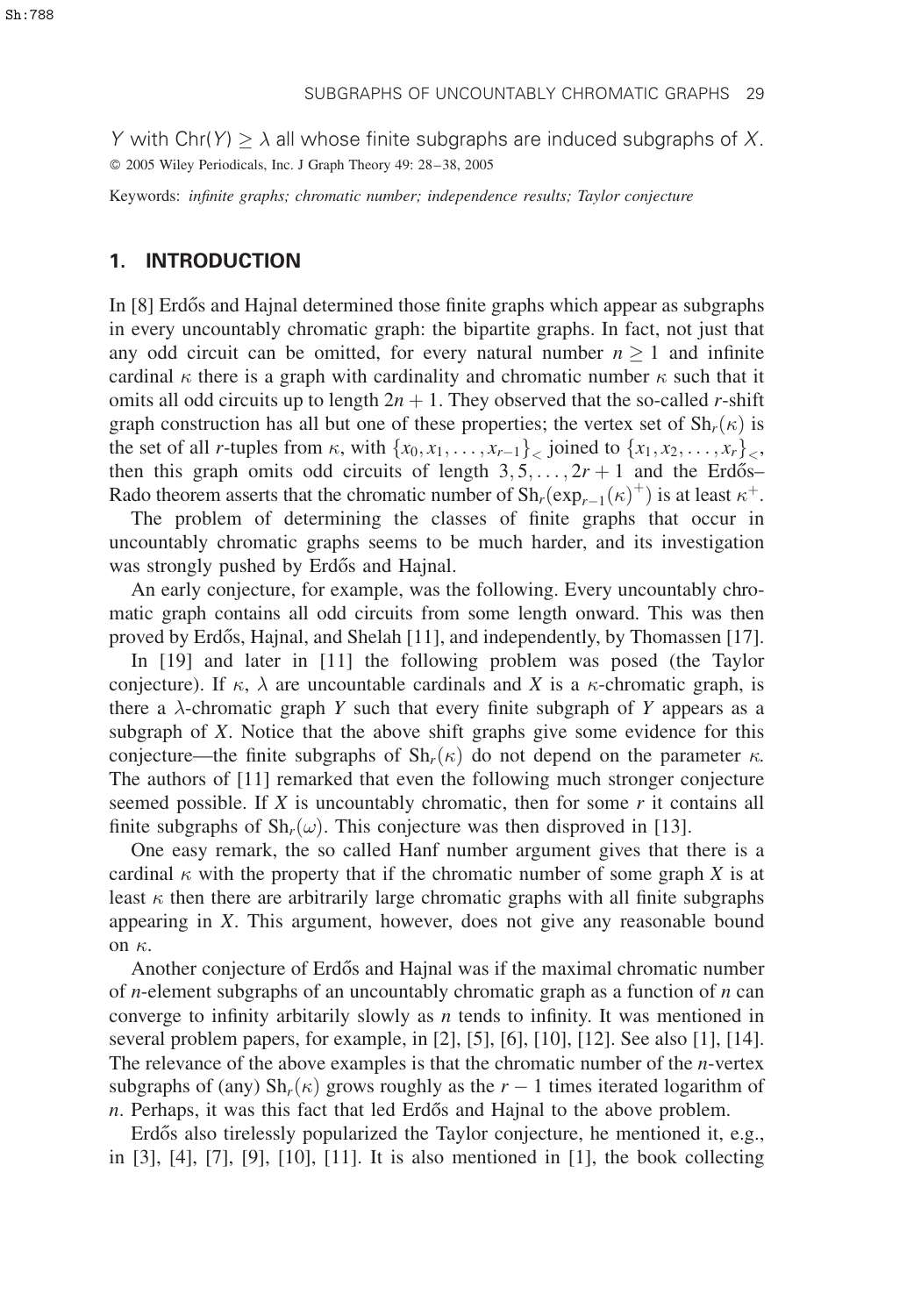Erd $\tilde{\sigma}$ s' conjectures on graphs. In [15], we gave some results when the additional hypotheses  $|X| = \kappa$ ,  $|Y| = \lambda$  was imposed. We described countably many different classes  $\mathcal{K}_{n,e}$  of finite graphs and proved that if  $\lambda^{\aleph_0} = \lambda$  then every  $\lambda^+$ chromatic graph of cardinal  $\lambda^+$  contains, for some n, e, all elements of  $\mathcal{K}_{n,e}$  as subgraphs. On the other hand, it is consistent for every regular infinite cardinal  $\kappa$ that there is a  $\kappa^+$ -chromatic graph on  $\kappa^+$  that contains finite subgraphs only from  $\mathcal{K}_{n,e}$ . We got, therefore, some models of set theory, where the finite subraphs of graphs with  $|X| = \text{Chr}(X) = \kappa^+$  for regular uncountable cardinals  $\kappa$  were completely described.

Notice that the class of regular cardinals on which the above result operated excludes  $\omega_1$ , and in this paper we show the reason, by resolving the above Erdős– Hajnal conjecture: it is consistent that for every monotonically increasing function  $f : \omega \to \omega$  there is a graph with size and chromatic number  $\aleph_1$  in which every *n*-chromatic subgraph has at least  $f(n)$  elements ( $n \geq 3$ ). The possibility of transforming the proof into a ZFC argument will be checked in the forthcoming [16], Chapter 9. An application of the method presented here gives the consistent existence of a graph X with  $\text{Chr}(X) = |X| = \aleph_1$  such that if Y is a graph (of any size) all whose subgraphs are subgraphs of X then  $\text{Chr}(Y) \leq \aleph_2$ . This gives a consistent negative answer to the Taylor conjecture. As for the positive direction, we prove that it is consistent that if X is a graph with chromatic number at least  $\aleph_2$ then there are arbitrarily large chromatic graphs all whose finite subgraphs being induced subgraphs of X.

Theorems 1 and 2 were proved by S. Shelah and then P. Komjáth proved Theorems 3 and 4.

**Notation.** We use the standard axiomatic set theory notation. If A is a set of ordinals,  $\beta$  is an ordinal, then  $\beta < A$ , means that  $\beta < \alpha$  holds for every  $\alpha \in A$ . Similarly for  $\beta \le A$ ,  $A < \beta$ , etc. If f is a function, A a set, then we let  $f[A] = \{f(x) : x \in A\}.$  If S is a set,  $\kappa$  is a cardinal,  $[S]^{\kappa} = \{X \subseteq S : |X| = \kappa\}.$  $[S]^{\leq \kappa} = \{X \subseteq S : |X| < \kappa\}$ . A graph is an ordered pair  $(V, X)$  where V is some set (the set of vertices) and  $X \subseteq [V]^2$  (the set of *edges*). In some cases, we identify the graph and X. The *chromatic number* of a graph  $(V, X)$  is the least cardinal  $\mu$  such that there exists a function  $f: V \to \mu$  with  $f(x) \neq f(y)$  for  $\{x, y\} \in X$  (a good coloring). A path of length n is a sequence  $\{v_0, \ldots, v_n\}$  of distinct vertices such that  $\{v_i, v_{i+1}\} \in X$  holds for  $i < n$ . A cycle of length n is a sequence  $\{v_1, \ldots, v_n\}$ of vertices such that for  $1 \le i < n$  we have  $\{v_i, v_{i+1}\} \in X$  and  $\{v_n, v_1\} \in X$  also holds. If the vertices are distinct then we call it a *circuit*.

## 2. A LARGE CHROMATIC GRAPH WITH SMALL CHROMATIC FINITE SUBGRAPHS

Let  $f : \omega \to \omega$  be a strictly increasing function. Fix a sequence  $\{C_\alpha : \alpha <$  $\omega_1$ , limit} such that  $C_\alpha$  is an  $\omega$ -sequence converging to  $\alpha$ , and the whole sequence is a club guessing sequence, that is, if  $C \subseteq \omega_1$  is a closed unbounded set, then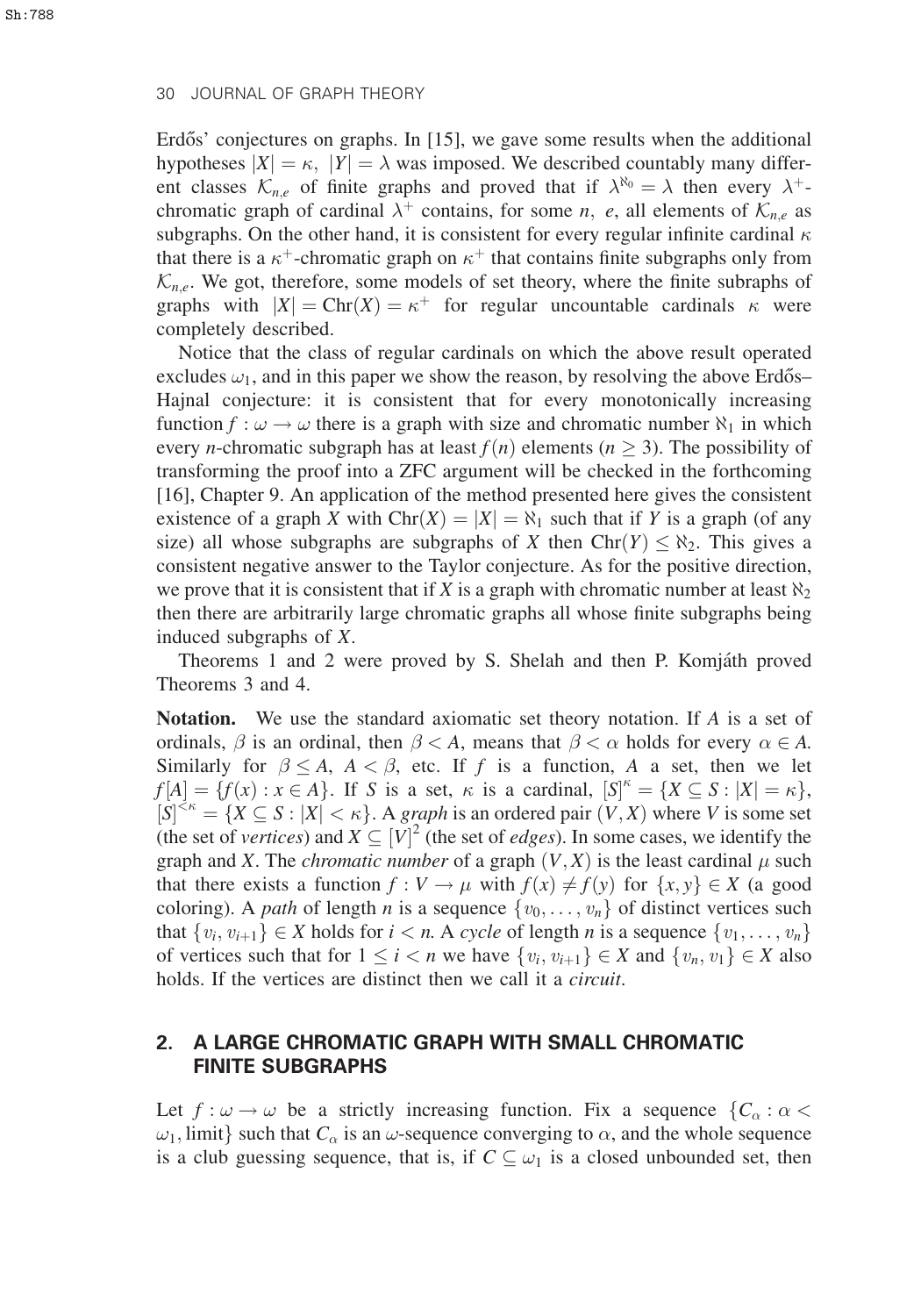$C_{\alpha} \subseteq C$  holds for some  $\alpha$ . Notice that the existence of a guessing sequence is an easy consequence of the diamond principle.

We are going to define the notion of forcing  $(Q^f, \leq)$ . Every condition  $p \in Q^f$ will be of the form  $p = (s, u, g, m, h_i, c)$  where  $s \in [\omega_1]^{< \omega}$ ,  $u \subseteq s$ , consisting of limit ordinals, g is a graph on u, for every  $\alpha \in u$  we have an  $m(\alpha) < \omega$ , and then the ordinals  $h_0(\alpha) < \cdots < h_{m(\alpha)-1}(\alpha) < \alpha$  which are  $C_\alpha$ -separated, that is,  $\min(C_\alpha) < h_0(\alpha)$  and between  $h_i(\alpha)$  and  $h_{i+1}(\alpha)$  there is an element of  $C_\alpha$  ( $h_i(\alpha)$ ) is undefined if  $i \geq m(\alpha)$  or  $\alpha \notin u$ ).  $c : g \to \omega$  satisfies that if  $\{x, \alpha\} \in g$ ,  $\{y, \alpha\} \in g$  and  $x, y < \alpha$  then  $c(x, \alpha) \neq c(y, \alpha)$ .

Given  $p \in Q^f$  we define

$$
Y_r^p = \{e \in g : c(e) \ge r\}
$$

for any natural number  $r$ .

We add the following stipulations.

- (1) If  $\alpha \in u$  is incident to some  $e \in g$  with  $c(e) \geq r$  then  $m(\alpha) \geq r$ .
- (2) If x, y are connected in  $Y_r^p$  in i steps then  $h_{j-i}(x) < h_j(y) < h_{j+i}(x)$  holds for  $i \leq j \leq f(r) - i$ .
- (3)  $Y_r^p$  does not contain odd circuits of length  $\leq f(r)$ .

We notice that although a condition  $p = (s, u, g, m, h_i, c)$  is infinite (perhaps  $p = (s, u, g, m, (h_i)_{i \leq u}, c)$  or  $p = (s, u, g, m, h_i, c)_{i \leq u}$  would be better notation) as all but finitely many of the partial functions  $\{h_i : i < \omega\}$  are the empty function, every condition is really a finite object.

The partial order on  $Q^f$  is defined the natural way.  $p' = (s', u', g', m', h'_i, c')$ extends  $p = (s, u, g, m, h_i, c)$  iff the following hold.  $s' \supseteq s$ ,  $u = u' \cap s$ ,  $g = g' \cap s$  $[s]^2$ .  $m'(\alpha) \ge m(\alpha)$  holds for  $\alpha \in u$ , and  $h'_i(\alpha) = h_i(\alpha)$  for  $i < m(\alpha)$ . Finally,  $c'(x, \alpha) = c(x, \alpha)$  holds for  $\{x, \alpha\} \in g$ .

We call two conditions  $p = (s, u, g, m, h_i, c)$  and  $p' = (s', u', g', m', h'_i, c')$  isomorphic iff  $|s| = |s'|$  and the unique order preserving mapping  $\pi : s \to s'$  satisfies  $u' = \pi[u]$ ,  $g' = \pi[g]$ ,  $m(\alpha) = m'(\pi(\alpha))$  for  $\alpha \in u$ ,  $h'_i(\pi(\alpha)) = h_i(\alpha)$  and  $c'(\pi(x), \pi(\alpha)) = c(x, \alpha)$  hold whenever the right hand sides are defined. Notice that, as our conditions are finite structures, we have only countably many isomorphism types.

From a generic  $G \subseteq Q^f$  we define the following graphs on  $\omega_1$ :

$$
X = \bigcup \{ g : (s, u, g, m, h_i, c) \in G \},
$$
  
\n
$$
X_n = \{ \{x, y\} : \{x, y\} \in g, c(x, y) = n, (s, u, g, m, h_i, c) \in G \},
$$
  
\n
$$
Y_r = X_r \cup X_{r+1} \cdots
$$

and notice that  $Y_r = \bigcup \{Y_r^p : p \in G\}.$ 

**Lemma 1.** For  $\alpha < \omega_1$  the set  $\{(s, u, g, m, h_i, c) \in Q^f : \alpha \in s\}$  is dense.

Proof. Straightforward.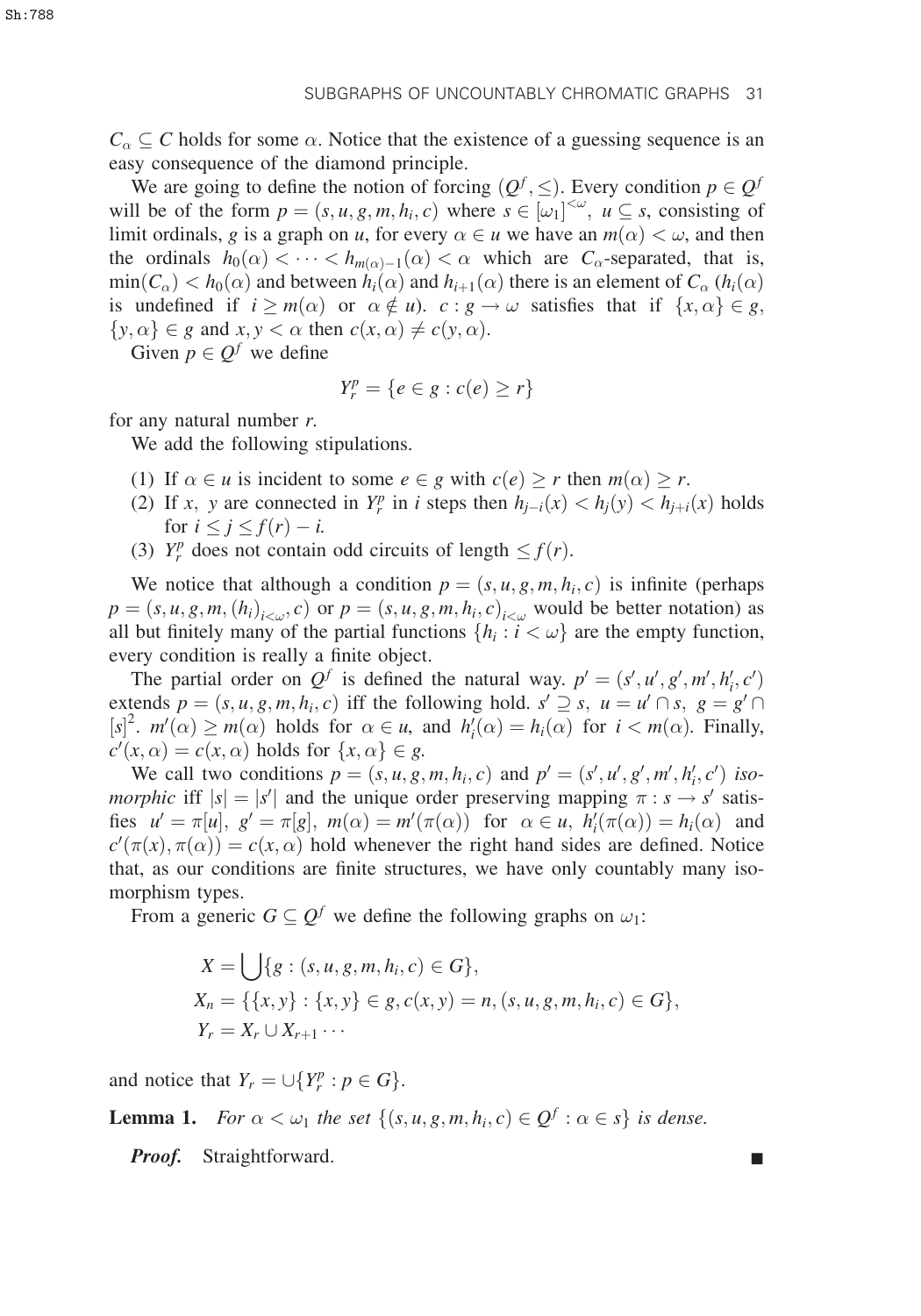**Lemma 2.** If  $\alpha < \omega_1$  is limit,  $(s, u, g, m, h_i, c) \in Q^f$ ,  $\alpha \notin s$ , then there is an  $extension(s', u', g', m', h'_i, c') \leq (s, u, g, m, h_i, c) with \alpha \in u'.$ 

*Proof.* Straightforward.

**Lemma 3.** If  $(s, u, g, m, h_i, c) \in Q^f$ ,  $\alpha \in u$ ,  $n < \omega$  then there is an extension  $(s', u', g', m', h'_i, c') \leq (s, u, g, m, h_i, c)$  with  $m(\alpha) \geq n$ .

**Proof.** It suffices to show that  $m(\alpha)$  can be incremented by one. Given  $h_{m(\alpha)-1}(\alpha) < \alpha$  if we choose  $h'_{m(\alpha)}(\alpha) < \alpha$  large enough the condition on  $C_{\alpha}$  will surely be satisfied.

**Lemma 4.**  $(Q^f, \leq)$  is ccc.

**Proof.** Modulo standard arguments we have to show that  $p = (s, u, g, m, g, m)$  $h_i, c$ ) and  $p' = (s', u', g', m', h'_i, c')$  are compatible, assuming that they are isomorphic, and  $s \cap s'$  is an initial segment of both s and s'. Let  $\pi : s \to s'$  be the order preserving structure isomorphism. We let  $p'' = (s'', u'', g'', m'', h''_i, c'')$ where we take unions in all coordinates.

In order to show that  $p''$  is a condition we have to check properties (1–3).

(1) Is obvious.

For (3) assume that C is an odd circuit of length  $\leq f(r)$  in  $Y_r^{p^m}$ . If we replace every  $e \in C$  that contains at least one vertex from  $s - s'$  with  $\pi(e)$  then we get an odd cycle C' in  $Y_r^{p'}$ . C' splits into circuits, at least one of them odd, so we get a contradiction.

For (2) notice that it holds if x, y are joined via a path going entirely in  $Y_r^p$  or  $Y_r^{p'}$ . It suffices, therefore, to show that if some path P between x and y of length i is split by an inner point z into the paths  $P_0$  and  $P_1$  between x and z, and z and y, respectively, and of the respective lengths  $i_0$  and  $i_1$  (so  $i_0 + i_1 = i$ ) and the statement holds for  $P_0$  and  $P_1$  then it holds for P, as well. Indeed, for  $i \leq$  $j \leq f(r) - i$  we have

$$
h_{j-(i_0+i_1)}(x) < h_{j-i_1}(z) < h_j(y) < h_{j+i_1}(z) < h_{j+(i_0+i_1)}(x).
$$

**Lemma 5.**  $\text{Chr}(X) = \omega_1$ .

**Proof.** Assume that some  $\overline{p}$  forces that F is a good coloring of X with the elements of  $\omega$ . Select an increasing, continuous sequence of countable elementary submodels  $\overline{p}, \underline{F}, Q^f, \|\}\in N_0 \prec N_1 \prec \cdots N_\alpha \prec H(\lambda)$  with some large enough regular cardinal  $\lambda$ , for  $\alpha < \omega_1$ , such that  $\gamma_\alpha = N_\alpha \cap \omega_1$  is an ordinal. The set  $C = \{ \gamma_\alpha : \alpha < \omega_1 \}$  will be a closed, unbounded set, so by the guessing property there is some  $\delta = \gamma_\alpha$  such that  $C_\delta \subseteq C$ . Notice that all points of  $\overline{p}$  are smaller than  $\delta$ .

Extend  $\bar{p}$  to a p' using Lemma 2, adding  $\delta$  to the u-part, then let p<sup>\*</sup> be a condition extending p' such that  $p^*$  ||-  $\underline{F}(\delta) = i$  holds for some  $i < \omega$ .

&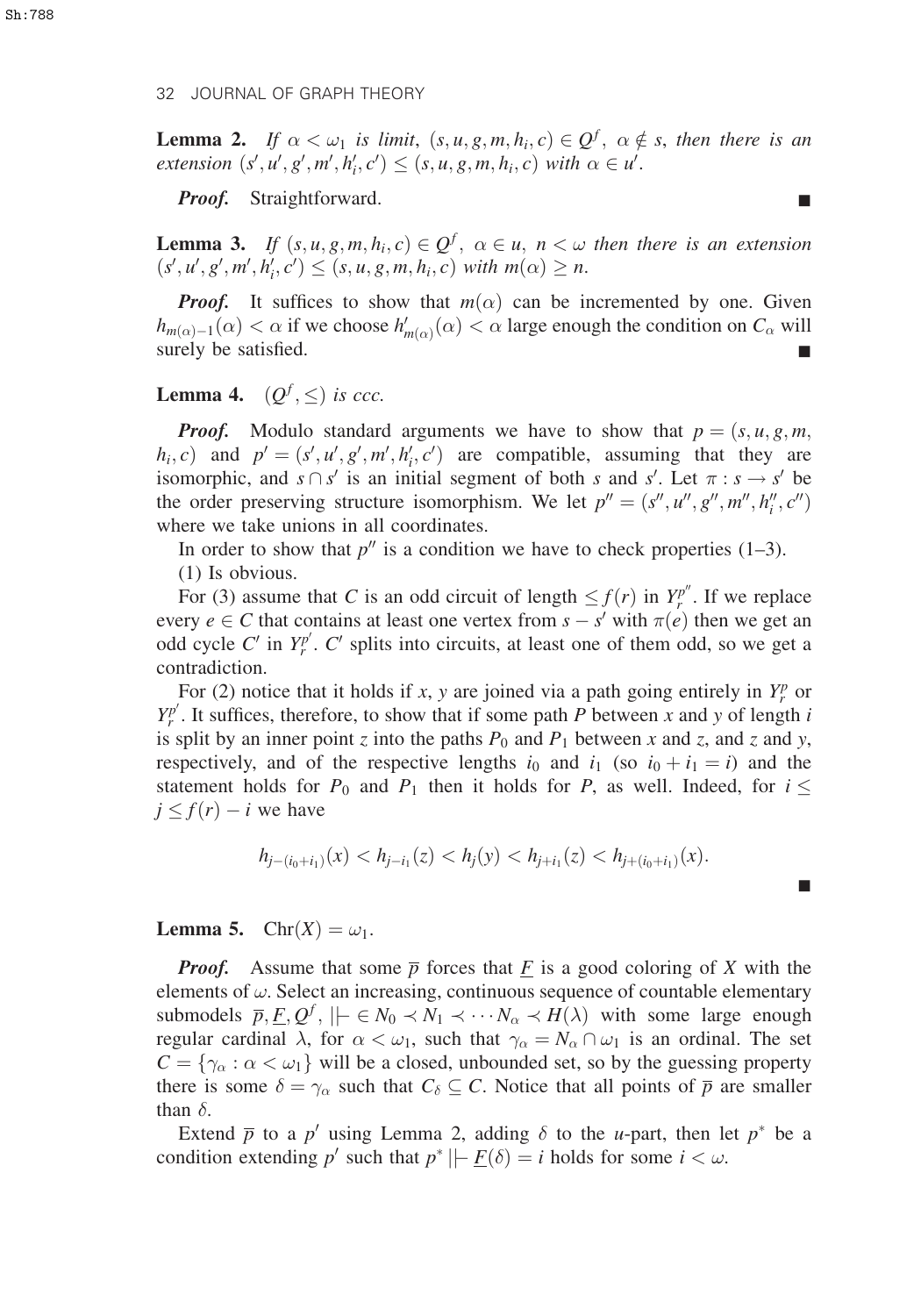Let *n* be some natural number that  $n \notin \{c^*(x, \delta) : \{x, \delta\} \in g^*, x < \delta\}$  where  $p^* = (s^*, u^*, g^*, m^*, h_i^*, c^*)$ . Extend  $p^*$  using Lemma 3, to some condition p with  $p = (s, u, g, m, h_i, c)$  such that  $m = m(\delta) \ge f(n)$  holds.

SUBGRAPHS OF UNCOUNTABLY CHROMATIC GRAPHS 33

In  $p$ , we have the values

$$
h_0(\delta) < h_1(\delta) < \cdots < h_{m-1}(\delta) < \delta
$$

and by our requirements on conditions there are elements  $\delta_0, \ldots, \delta_{m-1}$  of  $C_{\delta}$  such that

$$
\delta_0 < h_0(\delta) < \delta_1 < h_1(\delta) < \cdots < \delta_{m-1} < h_{m-1}(\delta) < \delta
$$

holds.

The values  $\delta_0, \ldots, \delta_{m-1}, \delta$  break s into disjoint parts:  $s = s_0 \cup \cdots \cup s_m \cup s_{m+1}$ with

$$
s_0 < \delta_0 \le s_1 < \delta_1 \le s_2 < \cdots < \delta_{m-1} \le s_m < \delta \le s_{m+1}
$$

(some of them may be empty).

**Sublemma.** There is a condition p' on some  $s' = s_0 \cup s_1' \cup \cdots \cup s_m' \cup s_{m+1}'$ isomorphic to p with  $|s'_i| = |s_i|$ ,  $\delta' = \min(s'_{m+1})$ ,  $p' \mid \mid \mid E(\delta') = i$  and

$$
s_0 < s_1' < \delta_0 \le s_1 < s_2' < \delta_1 \le s_2 < \cdots < s_m' < \delta_{m-1} \le s_m < s_{m+1}' < \delta \le s_{m+1}
$$

holds.

**Proof.** Let  $\theta$  be the isomorphism type of p. For the ordered finite sets  $\overline{x}_0, \overline{x}_1, \ldots, \overline{x}_{m+1}$  let  $\psi(\overline{x}_0, \overline{x}_1, \ldots, \overline{x}_{m+1})$  denote the statement that  $\overline{x}_0 < \overline{x}_1 < \cdots <$  $\overline{x}_{m+1}, \overline{|x}_i|=|s_i|$  and for the (unique) condition p on  $\overline{x}_0 \cup \overline{x}_1 \cup \cdots \cup \overline{x}_{m+1}$  of type  $\theta$  $p \mid F(\delta) = i$  where  $\delta = \min(\overline{x}_{m+1})$ .

Set

$$
\varphi_{m+1}(\overline{x}_0,\overline{x}_1,\ldots,\overline{x}_{m+1})=\psi(\overline{x}_0,\overline{x}_1,\ldots,\overline{x}_{m+1})
$$

and for  $0 \le i \le m$ 

$$
\varphi_i(\overline{x}_0,\overline{x}_1,\ldots,\overline{x}_i)=\exists^*\overline{x}_{i+1}\varphi_{i+1}(\overline{x}_0,\overline{x}_1,\ldots,\overline{x}_{i+1})
$$

where the quantifier  $\exists^*$  denotes "there exist unboundedly many" which is expressible in the first order language of  $(\omega_1, <)$ .

**Claim.** For  $0 \le i \le m+1$  the sentence  $\varphi_i(s_0, s_1, \ldots, s_i)$  holds.

**Proof.** We prove the statement by reverse induction on  $0 \le i \le m + 1$ . We certainly have  $\varphi_{m+1}(s_0, s_1, \ldots, s_{m+1})$ . If for some  $0 \le i \le m$  we had that  $\varphi_{i+1}(s_0,s_1,\ldots,s_{i+1})$  holds yet

$$
\varphi_i(s_0, s_1, \ldots, s_i) = \exists^* \overline{x}_{i+1} \varphi_{i+1}(s_0, s_1, \ldots, s_i, \overline{x}_{i+1})
$$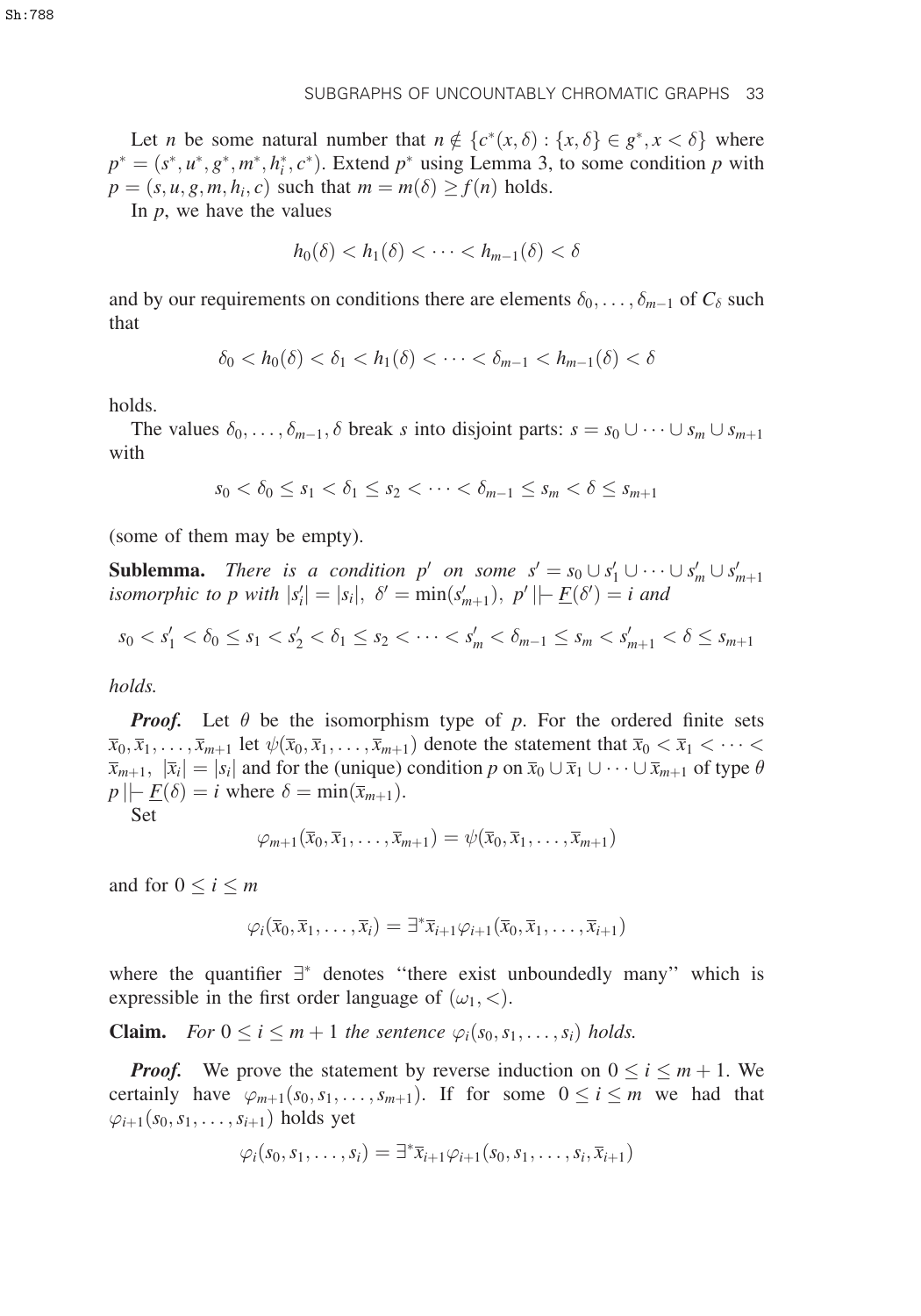fails, then there was a bound, computable from  $s_0, s_1, \ldots, s_i$  for the minima of those sets  $\overline{x}_{i+1}$  for which  $\varphi_{i+1}(s_0, s_1, \ldots, s_i, \overline{x}_{i+1})$  holds. Then this bound was smaller than  $\delta_i$  ( $\delta$  for  $i = m$ ) as there is an elementary submodel containing the ordinals  $\langle \delta_i$  (or  $\langle \delta \rangle$ ) but this contradicts the fact that  $\varphi_{i+1}(s_0,s_1,\ldots,s_{i+1})$  holds and  $\delta_i \leq s_i$ .  $\leq s_i$ .

Using the Claim, we can inductively select the sets  $s'_1, \ldots, s'_{m+1}$  such that for every  $1 \le i \le m+1$  we have  $\varphi_i(s_0, s'_1, \ldots, s'_i)$  and  $s_i < s'_{i+1} \le \delta_i$ , as required.

Using the Sublemma we create the following one-edge amalgamation  $p''$  of p and  $p'$ ,  $p'' = (s'', u'', g'', m'', h''_i, c'')$  where  $s'' = s \cup s'$ ,  $u'' = u \cup u'$ ,  $g'' = g \cup g' \cup$  $\{\{\delta, \delta'\}\}\,$ ,  $m'' = m \cup m'$ ,  $h_i'' = h_i \cup h_i'$ ,  $c''$  extends  $c, c'$  and has  $c''(\delta, \delta') = n$ .

We have to show that  $p''$  is indeed a condition, that is, we have to check if the properties (1–3) hold.

(1) Is obvious.

For (2) we argue as in the proof of Lemma 4; every path in question is the union of paths for which this condition holds, plus possibly the path  $\{\delta, \delta'\}$  but (2) also holds for this.

Assume finally, that C is a circuit of length  $2t + 1 \le f(r)$  in  $Y_r^{p^m}$ . Unless C contains  $\{\delta, \delta'\}$ , we can argue as in Lemma 4. So we are left with the case that C contains  $\{\delta, \delta'\}$  and  $r \leq n$ . That is,  $\delta \in s$  and  $\delta' \in s'$  are joined in  $Y_r^p \cup Y_r^{p'}$  in  $2t$ steps, and this is only possible if the connecting path has vertices in  $s \cap s'$ . So we get that  $\delta$  can be connected in  $Y_r^p$  with some point in  $s \cap s'$  in  $\leq t$  steps. But this is impossible: if  $x \in s \cap s'$  is such a point then  $h_0(\delta) < h_t(x) < h_{2t}(\delta)$  by condition (2) and also  $x < h_0(\delta)$ , a contradiction.

As p'' forces that  $F(\delta) = F(\delta') = i$  yet they are joined in X, we are finished.

&

**Theorem 1.** The forcing  $Q^f$  adds an uncountably chromatic graph X on  $\omega_1$  such that every subgraph on at most  $f(r)$  vertices is at most  $2^{r+1}$ -chromatic.

**Proof.** As every  $X_n$  is a circuitfree graph, it can be colored with two colors. Consider now a subgraph of X induced by a set S of at most  $f(r)$  vertices. On S all the graphs  $X_0, \ldots, X_{r-1}$  are bipartite, and so is  $Y_r = X_r \cup \cdots$  (as it has no odd circuits of length  $\leq f(r)$ ). So their union, X restricted to S, can be colored by at most  $2^{r+1}$  colors.

**Theorem 2.** It is consistent with CH that for every function  $f : \omega \to \omega$  there is an uncountably chromatic graph X on  $\omega_1$  such that every sugraph of X on  $f(r)$ vertices is at most r-chromatic ( $r \geq 2$ ).

**Proof.** Assume that  $\diamondsuit$  holds in the ground model. Then we have CH and there is a club guessing sequence  $\{C_\alpha : \alpha < \omega_1$ , limit as required for Theorem 1. We force with a finite support iteration  $P = \{P_\alpha, Q_\alpha : \alpha < \omega_1\}$ . In step  $\alpha < \omega_1$ , we add  $Q_{\alpha} = Q^{f_{\alpha}}$  for some increasing function  $f_{\alpha} : \omega \to \omega$ . As this will be a ccc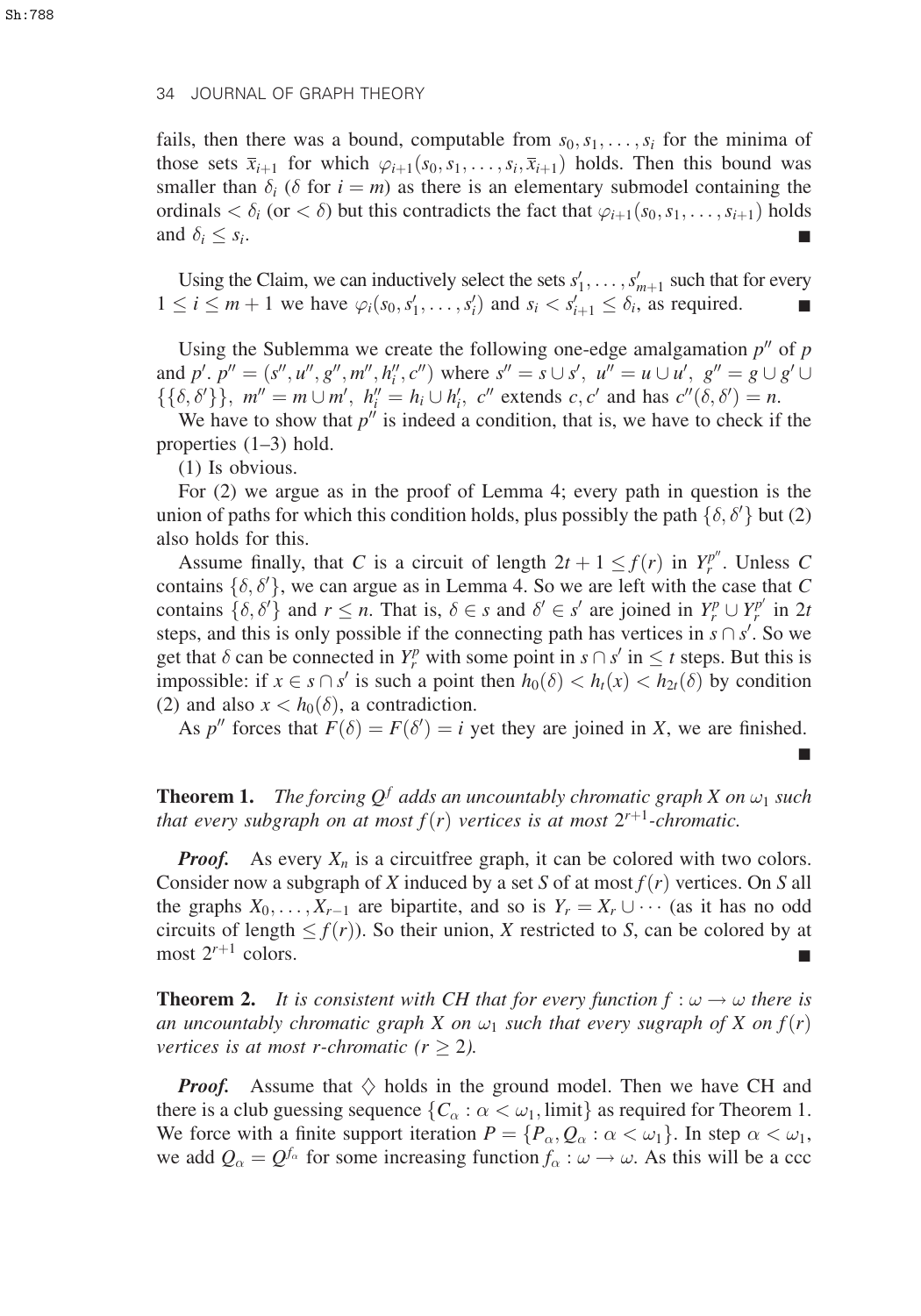forcing that preserves CH it is possible by bookkeeping to make sure that every suitable  $f : \omega \to \omega$  occurs as some  $f_{\alpha}$ . Also, as  $P_{\alpha}$ , the iteration up to  $\alpha$  is ccc, every closed, unbounded set C in  $V^{P_\alpha}$  contains a ground model closed, unbounded set D, and as there is some element  $C_{\alpha}$  of the club guessing system that  $C_{\alpha} \subseteq D$  we have  $C_{\alpha} \subseteq C$ , that is the club guessing system retains its property in  $V^{P_\alpha}$ .

Call a condition  $p \in P$  determined if for every  $\alpha < \omega_1$  the condition  $p|\alpha$ completely determines  $p(\alpha)$ , that is, for every  $\alpha$  coordinate  $p(\alpha)$  is not just a name for a finite structure but it is actually a finite structure.

#### Lemma 6. The determined conditions form a dense set in P.

**Proof.** We prove by induction on  $\alpha < \omega_1$  that the determined conditions form a dense subset of  $P_{\alpha}$ . This is obvious if  $\alpha$  is limit, as we are considering finite supports. Assume that we have the statement for some  $\alpha < \omega_1$  and we try to handle the case of  $\alpha + 1$ . Let  $(p, q) \in P_{\alpha+1} = P_{\alpha} * Q_{\alpha}$  be arbitrary. Extend p to some  $p'$  that completely determines  $q$ , that is, there is a finite structure h that  $p' \rvert \rvert - q = h$ . Then extend p' to a determined  $p^* \rvert P_\alpha$ . Now  $(p^*, h)$  is a determined extension of  $(p, q)$ .

**Lemma 7.** For every  $\alpha < \omega_1$ , Chr $(X_\alpha) = \omega_1$  holds in  $V^P$ .

**Proof.** By moving to  $V^{P_\alpha}$  we can assume that  $\alpha = 0$ . We imitate the proof of Lemma 5. By Lemma 6, we can work with determined conditions. We consider every such condition as a finite structure on some finite subset s of  $\omega_1$ , here s contains all points of all graphs  $p(\beta)$  where  $\beta$  is an arbitrary element of the support of  $p$ , and we also add the elements of the support to  $s$ . Assume that some  $\overline{p} \in P$  forces that  $\underline{F}$  is a good coloring of  $X_0$  with the elements of  $\omega$ . With an argument like in Lemma 5 we get some natural number *n*, ordinals  $\delta' < \delta < \omega_1$ , and also  $\alpha_1, \ldots, \alpha_m, \beta_1, \ldots, \beta_t, \beta'_1, \ldots, \beta'_t$  and two isomorphic determined conditions p and p' with the respective supports  $\{0, \alpha_1, \ldots, \alpha_m, \beta_1, \ldots, \beta_t\}$  and  $\{0, \alpha_1, \ldots, \alpha_m, \beta'_1, \ldots, \beta'_t\}$  that  $p \mid \mid E(\delta) = n$ ,  $p' \mid \mid E(\delta') = n$  hold,  $p(0)$  and  $p'(0)$  are isomorphic conditions that behave like p and p' in Lemma 5, for every  $\alpha_i$  the structures  $p(\alpha_i)$  and  $p'(\alpha_i)$  are isomorphic with the common part preceding the tails, that is, it is possible to make a non-edge amalgamation. We can, therefore, take the union of p and p', and add the edge  $\{\delta, \delta'\}$  with color n in coordinate 0.

The above Lemma concludes the proof of the Theorem.

## 3. THE TAYLOR CONJECTURE

**Theorem 3.** It is consistent that there is a graph X with  $\text{Chr}(X) = |X| = \aleph_1$ such that, if Y is a graph with all finite subgraphs occurring in X then  $\text{Chr}(Y) \leq \aleph_2$ , that is, the Taylor conjecture fails.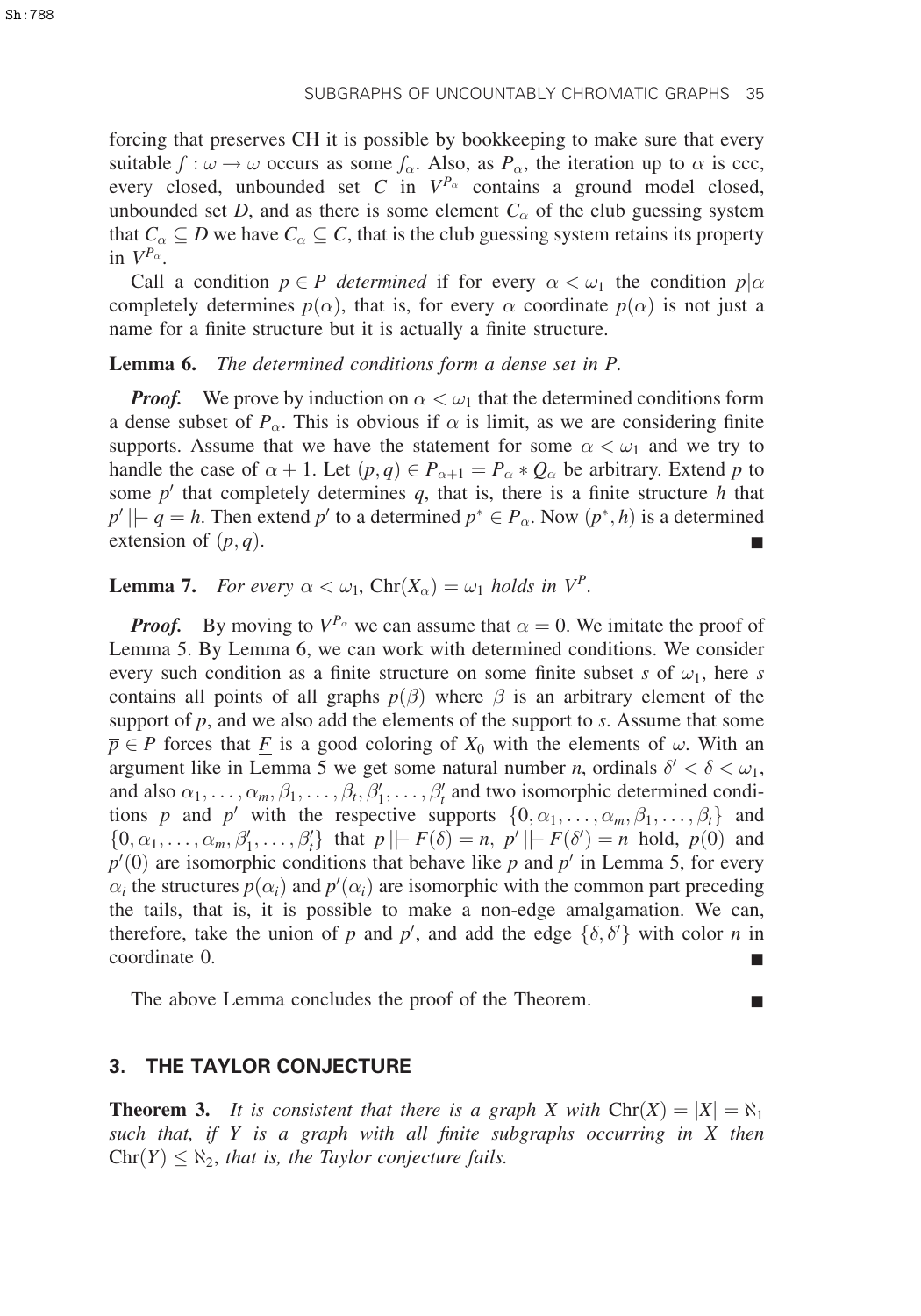**Proof.** Let V be a model of GCH and  $\Diamond$ . Let P be the notion of forcing that adds a Cohen real. It is well known that  $P$  adds an undominated real, that is, a function  $f : \omega \to \omega$  such that for no  $g : \omega \to \omega$  in V does  $f(n) \leq g(n)$  hold for every  $n < \omega$ . Let V' be the forced model. Notice that V' still has GCH and club guessing (by the argument in the proof of Theorem 2). Now force over  $V'$  with the partial order  $Q^f$ , and get a graph X with  $\text{Chr}(X) = |X| = \aleph_1$  such that every *n*chromatic subgraph of X has at least  $f(n)$  elements ( $n \geq 3$ ). This X will be our graph. To show the property stated, assume that Y is a graph in  $V^{P,Q^f}$  whose every finite subgraph is a subgraph of  $X$ . We assume that the vertex set of  $Y$  is some cardinal  $\lambda$ . We notice that every *n*-chromatic subgraph of Y has at least  $f(n)$ elements.

#### **Lemma 8.** If  $Z \subseteq Y$  is a subgraph with  $Z \in V$  then Z is finitely chromatic.

**Proof.** Otherwise for every  $n < \omega$  we can let  $g(n)$  be the minimal size of an *n*-chromatic subgraph of Z. Now notice that  $g \in V$  and also by the absoluteness of the set of finite subsets of  $\lambda$  and the absoluteness of the cromatic number of a finite graph, g denotes the same thing in V and  $V^{P*Q^f}$ . This implies that  $g(n) > f(n)$  holds for every n, but that obviously contradicts the fact that f cannot be dominated by the the ground model  $\omega \rightarrow \omega$  functions.

We finally need the following Lemma.

**Lemma 9.** If R is a notion of forcing over some model V, Y is a graph in the extended model on some ordinal  $\lambda$  then Y is the union of at most |R| subgraphs which are elements of V.

**Proof.** Let  $\tau$  be a name for (the edge set of) Y. Set

$$
Z_p = \{e \in [\lambda]^2 : p \mid e \in \tau\}
$$

for  $p \in R$ , then  $Y = \bigcup \{Z_p : p \in G\}$  where  $G \subseteq R$  is a generic set.

To finish the proof of the Theorem we remark that by Lemma 9 Y decomposes into the union of  $|P * Q^f| = \aleph_1$  graphs each being in V, therefore, finitely chromatic, so we get  $\text{Chr}(Y) \leq 2^{\aleph_1} = \aleph_2$ .

The following argument gives that the Hanf number mentioned in the Introduction can be as small as  $\aleph_2$ .

**Theorem 4.** It is consistent that if X is a graph with  $\text{Chr}(X) \geq \aleph_2$  then for every cardinal  $\lambda$  there exists a graph Y with  $\text{Chr}(Y) \geq \lambda$  all whose finite subgraphs are induced subgraphs of X.

**Proof.** Let V be a model of GCH. Choose the regular cardinal  $\kappa$  so large that the following holds. If X is a graph with  $\text{Chr}(X) \geq \kappa$  and  $\lambda$  is a cardinal then there is a graph with  $\text{Chr}(Y) \ge \lambda$  all whose finite subgraphs occur as subgraphs of X. Clearly, such a  $\kappa$  exists.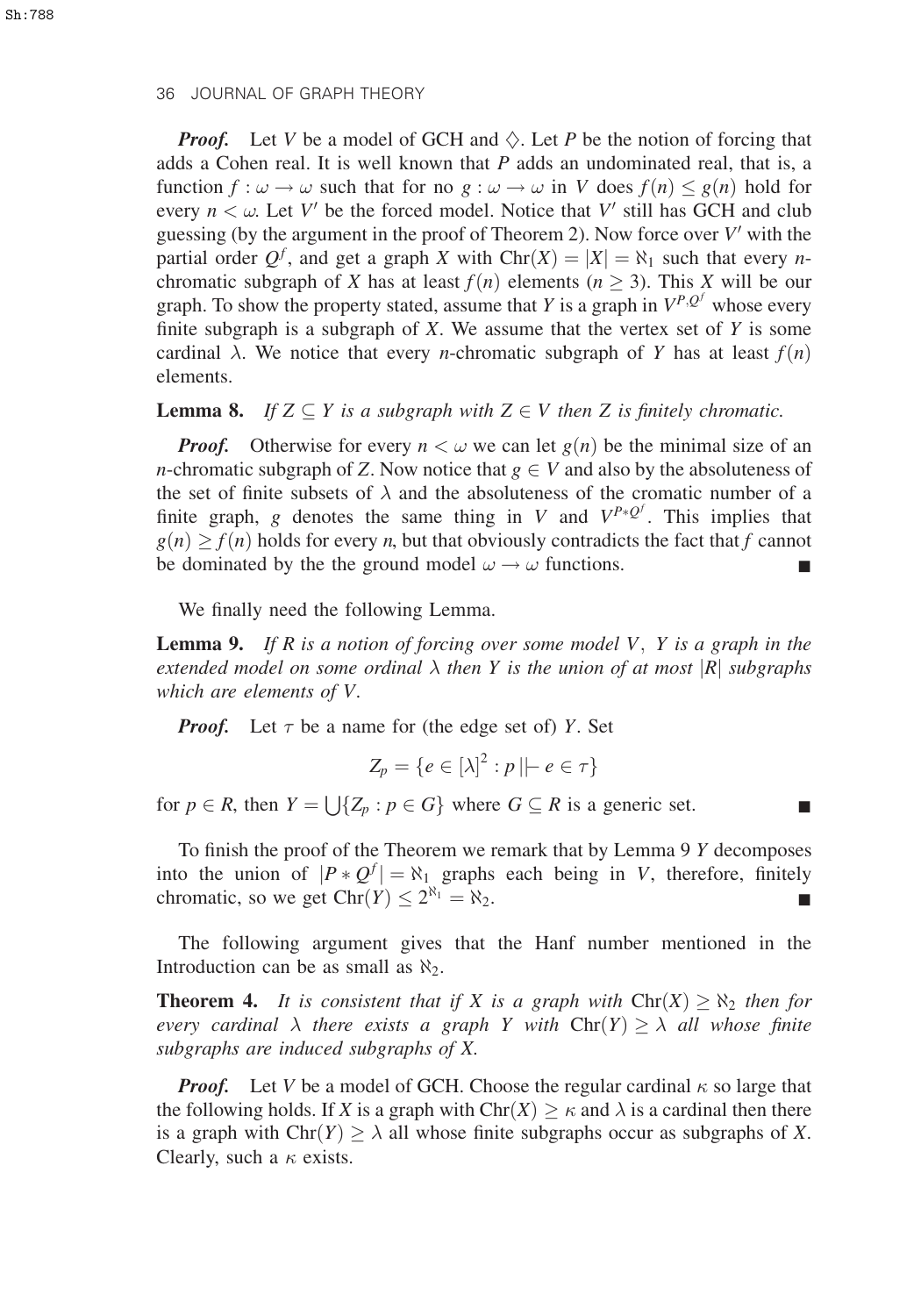Let  $P = \text{Col}(\omega, \kappa)$  be the collapse of  $\kappa$  to  $\aleph_0$ , that is, the elements of P are those functions of the form  $p : n \to \kappa$  for some  $n < \omega$  with  $p \leq q$  iff p extends q as a function. Our claim is that if  $G \subseteq P$  is generic then  $V[G]$  models the statement of the Theorem. Notice that  $|\kappa| = \aleph_0$  holds there and calculation shows that GCH still holds in  $V[G]$ .

Assume that X is a graph in  $V[G]$  with chromatic number at least  $\aleph_2$  (that is,  $\aleph_{\mathcal{R}}^{V[G]}$ ). By Lemma 9, X is the union of  $|G| = \aleph_0$  ground model graphs. As  $\aleph_1^{\aleph_0} = \aleph_1$ , one of them, say Y must have chromatic number at least  $\aleph_2$ . In V, Y has chromatic number at least  $\aleph_2^{\aleph[G]} = \kappa^{++}$ . Assume that we are given some  $\lambda > \kappa$ . By the choice of  $\kappa$ , there is a graph Z with Chr $(Z) \geq \lambda$  such that every finite induced subgraph of  $Z$  is an induced subgraph of  $Y$ .

**Lemma 10.** Chr $(Z) \ge \lambda$  holds in V[G].

**Proof.** Otherwise let F be a name for a coloring with the ordinals less than  $\tau < \lambda$ . Then the coloring  $x \mapsto (p, \xi)$  is a good coloring of the vertices of Z with  $\kappa + \tau < \lambda$  colors, where  $p \in P$  is some element of P with  $p \mid F(x) = \xi$ .

We are almost finished, the only problem is that the finite induced subgraphs of Z are not induced subgraphs of X, they only are (edge-)subgraphs of induced subgraphs of X. The following Lemma is what we need.

**Lemma 11.** There is a graph Z' on the vertex set of Z with  $Z' \supseteq Z$  and such that every induced subgraph of  $Z'$  is an induced subgraph of X.

**Proof.** Let S be the vertex set of Z. For every finite subset s of S there are some graphs on s, which on the one hand are isomorphic to induced subgraphs of X, on the other hand they are supergraphs of the graph Z restricted to s. Call these graphs appropriate for s. Notice that there are finitely many appropriate graphs for every given s, and if T is an appropriate graph for s and  $s'$  is a subset of s then T restricted to  $s'$  is a graph appropriate for  $s'$ . We can, therefore, apply the Rado selection principle (or the compactness theorem of model theory) and get a graph  $Z'$  on S every induced subgraph of which is appropriate, so  $Z'$  is a required.  $\blacksquare$ 

As  $\text{Chr}(Z') \ge \text{Chr}(Z) \ge \lambda$  holds we are done.

#### **REFERENCES**

- [1] F. Chung and R. Graham, Erdős on Graphs, AK Peters Ltd., Wellesley, MA, 1998.
- [2] P. Erdős, Problems and results on finite and infinite combinatorial analysis, Infinite and finite sets (Colloq. Keszthely 1973; dedicated to P. Erdős on his 60th birthday), Vol. I, Colloq Math Soc J Bolyai, Vol. 10, North-Holland, Amsterdam, 1975, 403–424.
- [3] P. Erdős, On the combinatorial problems which I would most like to see solved, Combinatorica 1 (1981), 25–42.